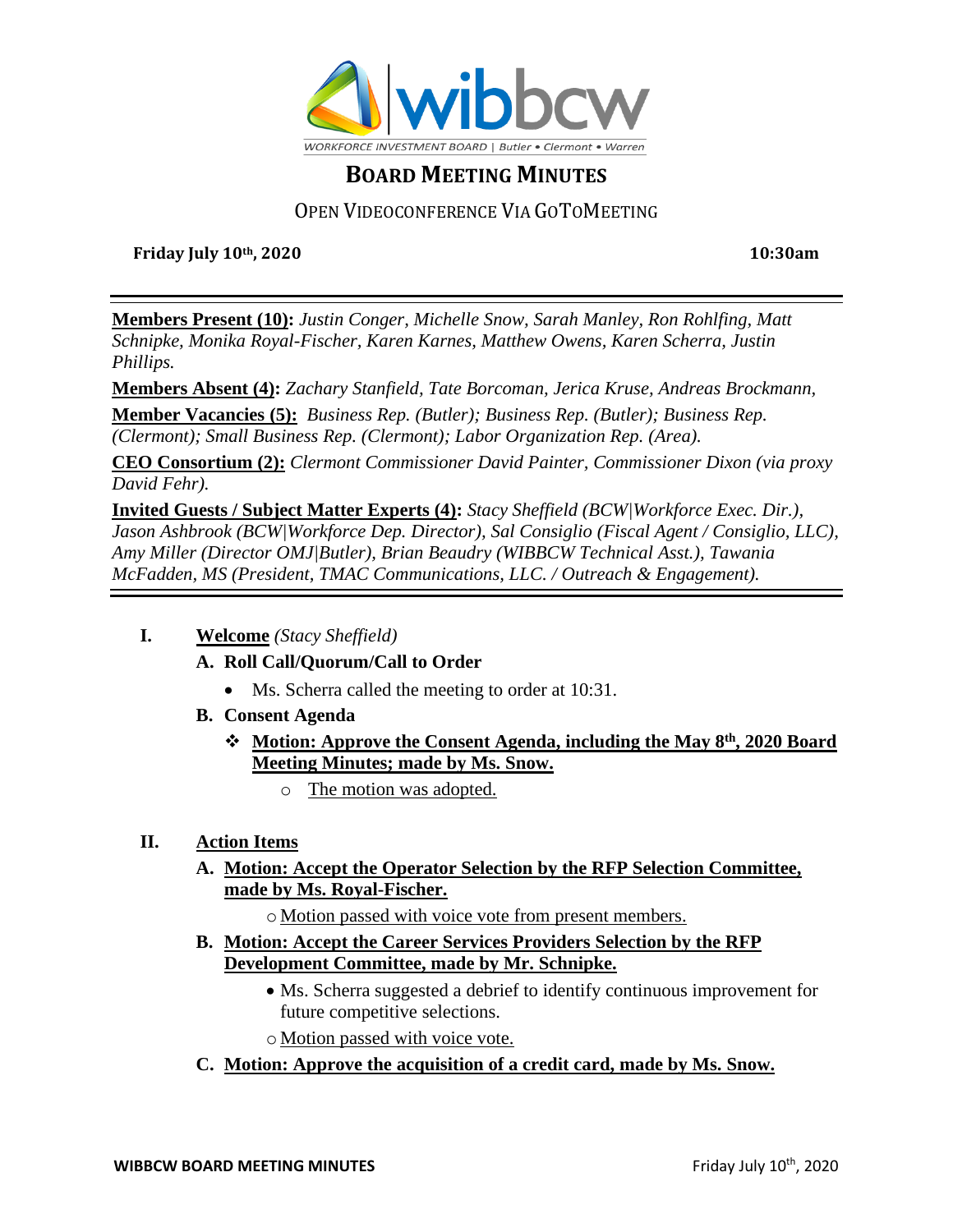- Ms. Sheffield reported that Warren County cancelled the card it issued and advised that the BCW|Workforce get its own account, to avoid future denials when multiple departments use the account.
- o The motion passed with voice vote.

#### **D. Motion: Rename the Board Development Committee to the WIBBCW Governance Committee, made by Ms. Karnes.**

- Ms. Scherra inquired about changes to the Committee's Charter. Ms. Sheffield reported that no changes have yet been suggested.
- oThe motion passed with voice vote.

#### **E. Survey: Should location-based, in-person meetings resume?**

- General Information: On July 8, 2020, The Director of Ohio Department of Health (ODH issued an Order for Facial Coverings in Butler, Cuyahoga, Franklin, Hamilton, Huron, Montgomery, and Trumbull Counties in Level 3 Public Health Advisory, and launched the Ohio Public Health Advisory System.
- Ms. Scherra requested a schedule for future meetings. Ms. Sheffield reported that the next Executive Committee Meeting is scheduled for August  $7<sup>th</sup>$  while the next full Board meeting is not yet scheduled.
- Ms. Royal-Fisher advised that necessary precautions can be taken if meetings were to resume in person.
- Mr. Conger asked if a hybrid approach is viable using the Warren County Commissioner's room. Mr. Schnipke clarified that Warren County is adhering to the 10-person limit for in-person meetings. The board's membership can total 19. As a required open meeting, others can also attend, which then increases the volume present.
- Ms. Sheffield reminded the board that the OnBoard survey is open until 12:30p.
- **Survey Results: The board decided to continue with virtual meetings.**

#### **III. Committee Reports/Updates**

#### **A. Board Governance –** *Stacy Sheffield*

- Ms. Sheffield reviewed current Board vacancies, and Mr. Fehr and Ms. Sheffield updated the Board on searches for potential candidates.
- Mr. Conger reminded the board that a new Chairperson will need to be selected for the new Governance Committee. Mr. Rohlfing volunteered for the role.

#### **B. Education Advisory Committee –** *Monica Royal-Fischer*

• Ms. Royal-Fischer provided updates on the Committee's plans moving forward, Individual Training Accounts (ITAs), and integration with the developing website. She reported that the Committee shifted to quarterly meetings, with the next meeting being centered around a strategic direction for 2021.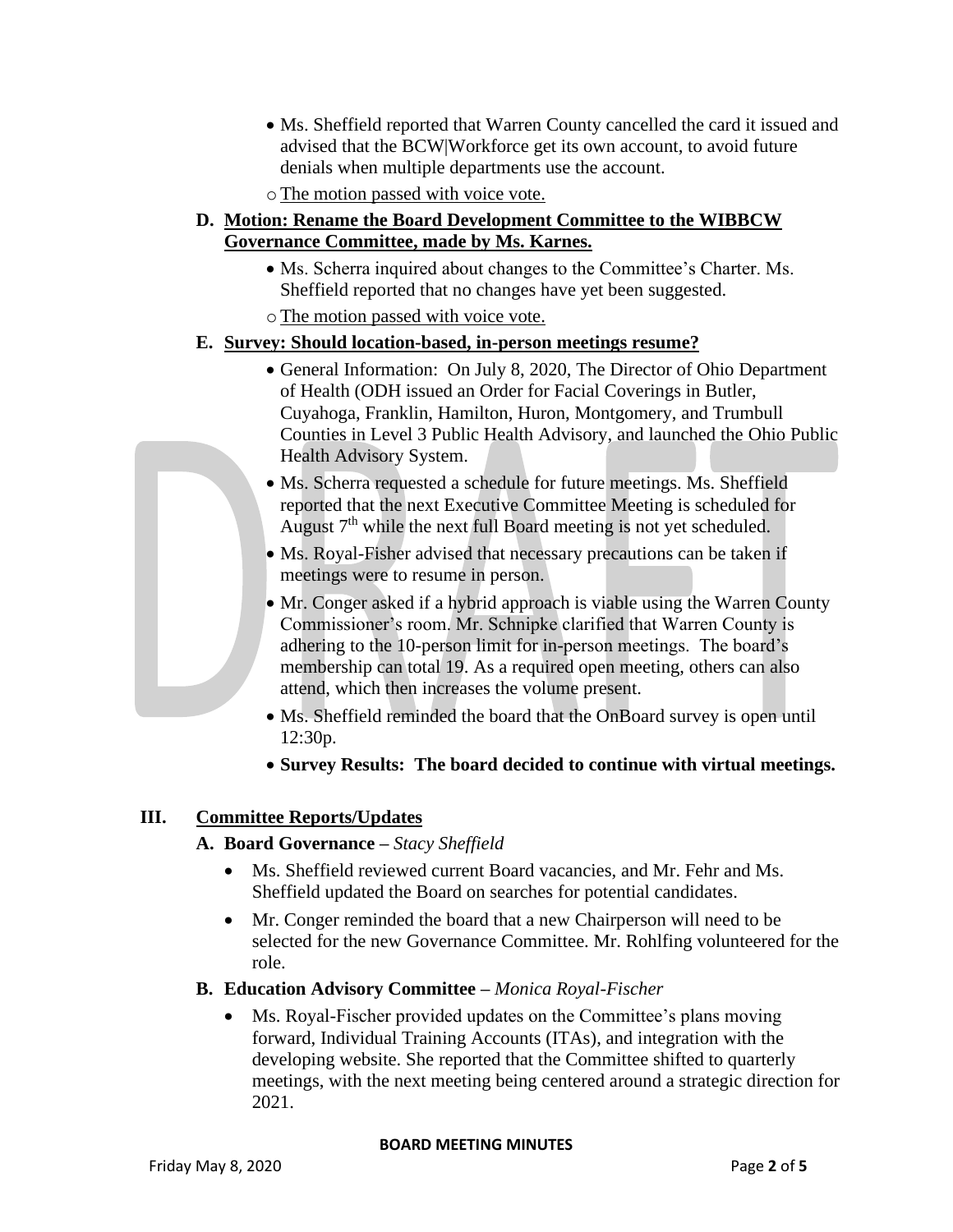#### **C. Emerging Workforce Committee –** *Karen Scherra*

- Ms. Scherra provided an updated on the Committee's meetings to review adjustments because of COVID. She stated that she is impressed with EasterSeals and the OMJ's flexibility to adapt to COVID. She stated the Committee will continue with its asset mapping project for employment and other services for youth. She stated committee members have brought in others who helped further the asset mapping project along.
- Ms. Scherra communicated that the OMJ's are pleased with the policy change that allowed funding to be used for secondary students that was previously limited to post-secondary students.

#### **D. Finance Committee – Sal Consiglio**

- Mr. Consiglio reviewed the status of all funds as of May 31, 2020. Ms. Sheffield stated that a conversation is needed about the use of the balance of funds. She stated an option for the use of funds could be additional staff or to partner with other organizations.
- Mr. Consiglio reviewed the Administrative Budget with the Board, stating that a \$51,000 surplus remains because of unspent travel and special event revenue.
- **Motion: Accept the COVID-19 Business Team and Outreach Expansion Funds and amend the FY21 Administrative Budget, made by Ms. Scherra.**
	- o Ms. Sheffield stated that the WIBBCW has been awarded a one-time allocation of \$202,000 in COVID relief funds to formalize a Business Employer Solution Team. She stated this allows the Board to return about \$150,000 carved from program funds. Ms. Sheffield stated that by accepting the grant, it would alter the FY 21 budget. She reviewed the budget adjustments with the Board.
		- Ms. Royal-Fischer asked Ms. Sheffield what other expenses there are besides the proposed Employer Solutions (BEST) Intermediary, to which Ms. Sheffield shared the Administrative Budget's line items.
		- Mr. Conger and Ms. Royal-Fischer asked about the long-term sustainability of the position once the grant expired. Ms. Sheffield funds for the Intermediary would come from MOU/IFA shared costs and administration.
	- o Mr. Schnipke asked if bringing a new individual on as staff is the prudent thing to do rather than redirect the funds through the current consortium team's infrastructure. Ms. Sheffield stated a part of the funding for the position comes from administrative funds, and the remaining portion can be negotiated in the next MOU.
	- o Ms. Royal-Fischer asked what measurable impact will be used as performance measures for the proposed BEST position. Ms. Sheffield answered that the new performance measures for employers would be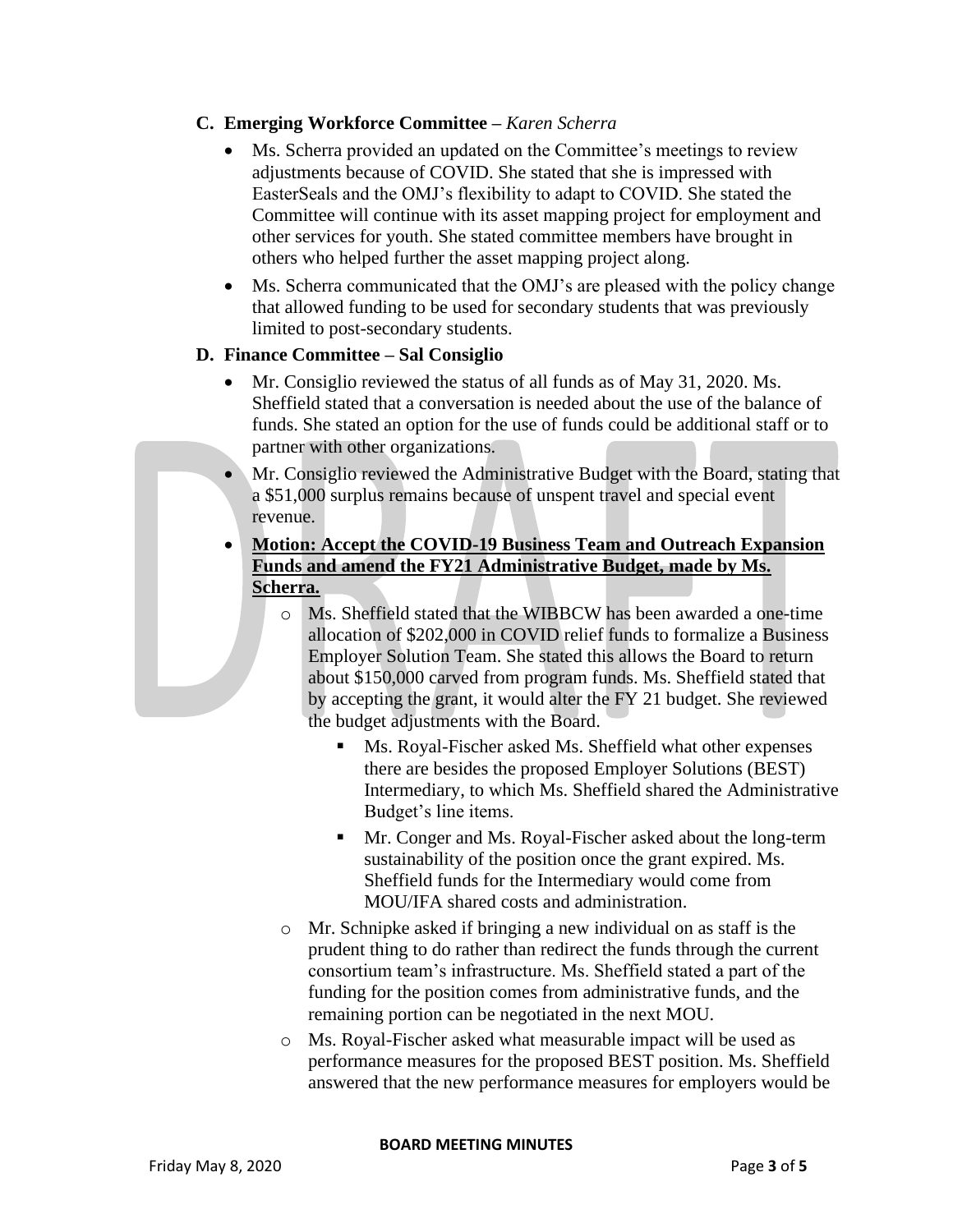used to evaluate the position's performance, and that the board can add additional performance goals.

- o Ms. Scherra asked if there will be any carryover for the Grant Funds. Ms. Sheffield stated that she will explore this question and the particulars with the State.
- o Mr. Fetty asked to clarify that the position will be rolled into the MOU and then all the partners will be responsible paying for the cost for that position. Ms. Sheffield stated that this is correct.
- o There being no further questions or comments, the motion passed with voice vote from present members.
- **Motion: Accept the State's COVID-19 Employment Recovery National Dislocated Worker Grant (ER-NDGW) allocation for the BCW Workforce Area, made by Ms. Scherra.**
	- o Ms. Sheffield stated the State awarded the Workforce Area approximately \$293,000 through a national dislocated worker grant. She stated these funds are simply additional resources to cover 166 specific dislocated workers between June 2020 to June 2022. She stated the funds will be blended into existing dislocated worker funds and will not interrupt existing performance requirements. The board simply needs to acknowledge its receipt of the funds.
	- o Mr. Schnipke asked if the 166 served individuals is a mandate or could the funds be spread out across other areas. Ms. Sheffield stated that as long as the individuals qualify as dislocated workers, then the funds can apply, area wide.
	- o There being no further questions or comments, the motion passed with voice vote from present members.

### **IV. Continuing Business –** *Stacy Sheffield*

### **A. WIBBCW Board Certification**

• Ms. Sheffield stated that the only item outstanding for Board certification are Conflict of Interest forms. She stated she will reissue them to the Board.

### **B. Library System MOU**

• Ms. Sheffield stated the Board received one MOU Partnership update from the Clermont County Library Association. Ms. Miller stated they have MOUs with 4 libraries and will forward them to Ms. Sheffield after the meeting.

### **V. New Business**

### **A. Suggested Projects for PY 2020 (July 1st, 2020 – June 30th, 2021)**

• Ms. Sheffield introduced potential projects for the Board's consideration in PY20. She asked that the Board review these and provide feedback in the next 30 days either to a respective committee or staff. She suggested

#### **BOARD MEETING MINUTES**